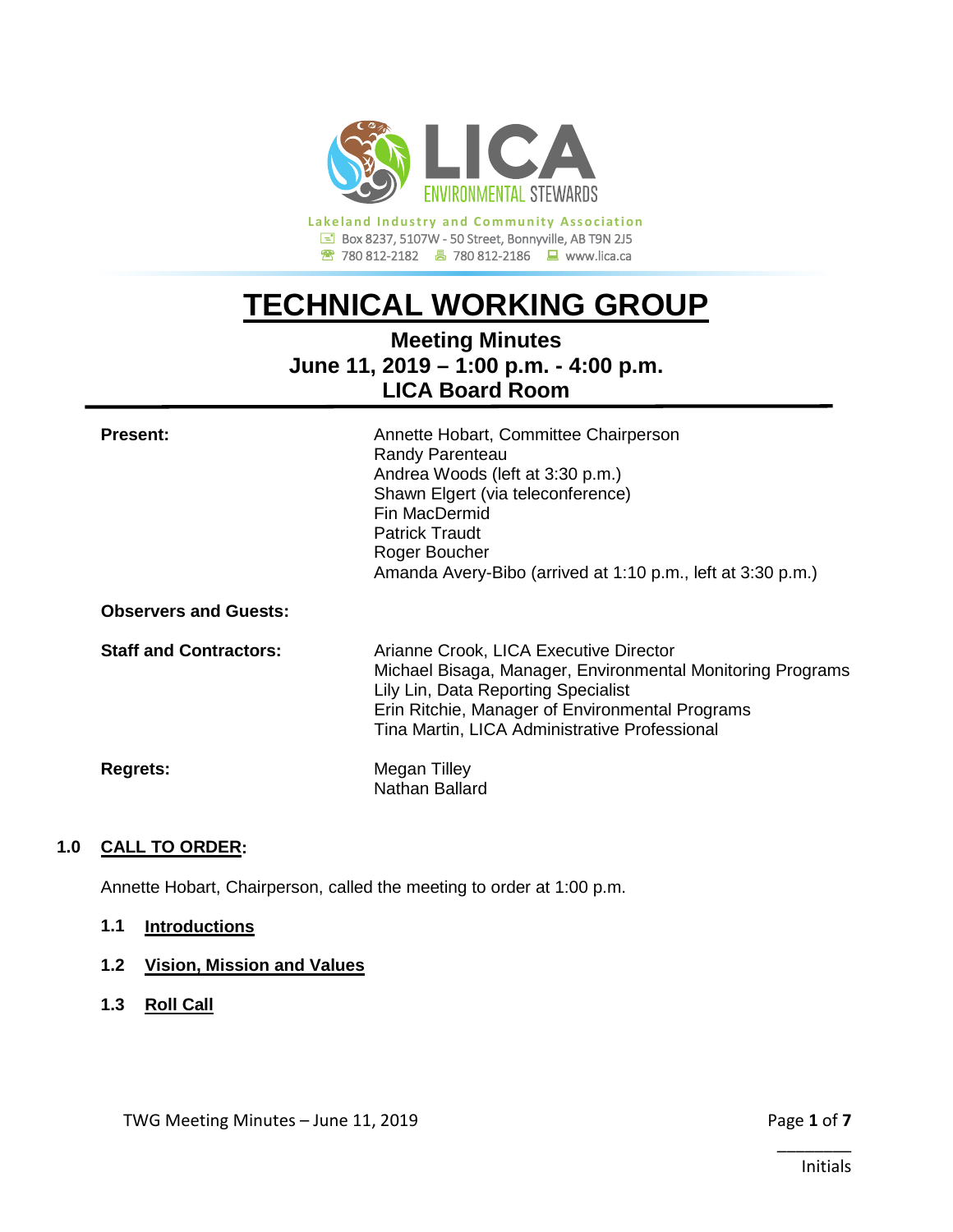## **1.4 Approval of Agenda**

**#1 Moved by Patrick Traudt AND RESOLVED that the June 11, 2019 Agenda be approved as presented.**

## **1.5 Approval of Minutes**

## **1.5.1 April 29, 2019**

**#2 Moved by Fin MacDermid AND RESOLVED that the April 29, 2019 Minutes be approved as presented.**

## **2.0 ONGOING BUSINESS**

## **2.1 Marie Lake**

## **2.1.1 Elevated Hard Metals Readings**

Erin informed the Technical Working Group that two members from the Marie Lake Stewardship Group came into the LICA office with concerns regarding 2016 heavy metal results from ALMS testing. The TWG reviewed the 2016 ALMS results from Marie Lake, noting that all measurements are well under the Guidelines for the Protection of Freshwater Aquatic Life. Erin will review the results from the 2019 ALMS testing once it has been completed and determine if there are any areas of concern that need to be further discussed by the TWG.

#### **2.2 Watershed Update**

#### **2.2.1 Associated Environmental – Phosphorous Budget**

The TWG reviewed the email motion of May 6<sup>th</sup> to accept the Associated Environmental proposal to complete a Phosphorous Budget on Moose Lake. The motion was carried on May 13<sup>th</sup> with no blocks.

**#3 Moved by Patrick Traudt via email on May 6, 2019 AND RESOLVED that the phosphorus budget project proposal from Associated Environmental be accepted as presented.** 

## **2.2.2 WPAC 2019-20 Operational Grant Submitted**

Erin updated the TWG that we still have not heard back about LICA's submitted WPAC 2019-20 Operational Grant. Additionally, she has been in contact with AEP regarding the proposed Moose Lake Phosphorous Budget, stressing that the project involves partnerships with the MD of Bonnyville and the Moose Lake Watershed Society.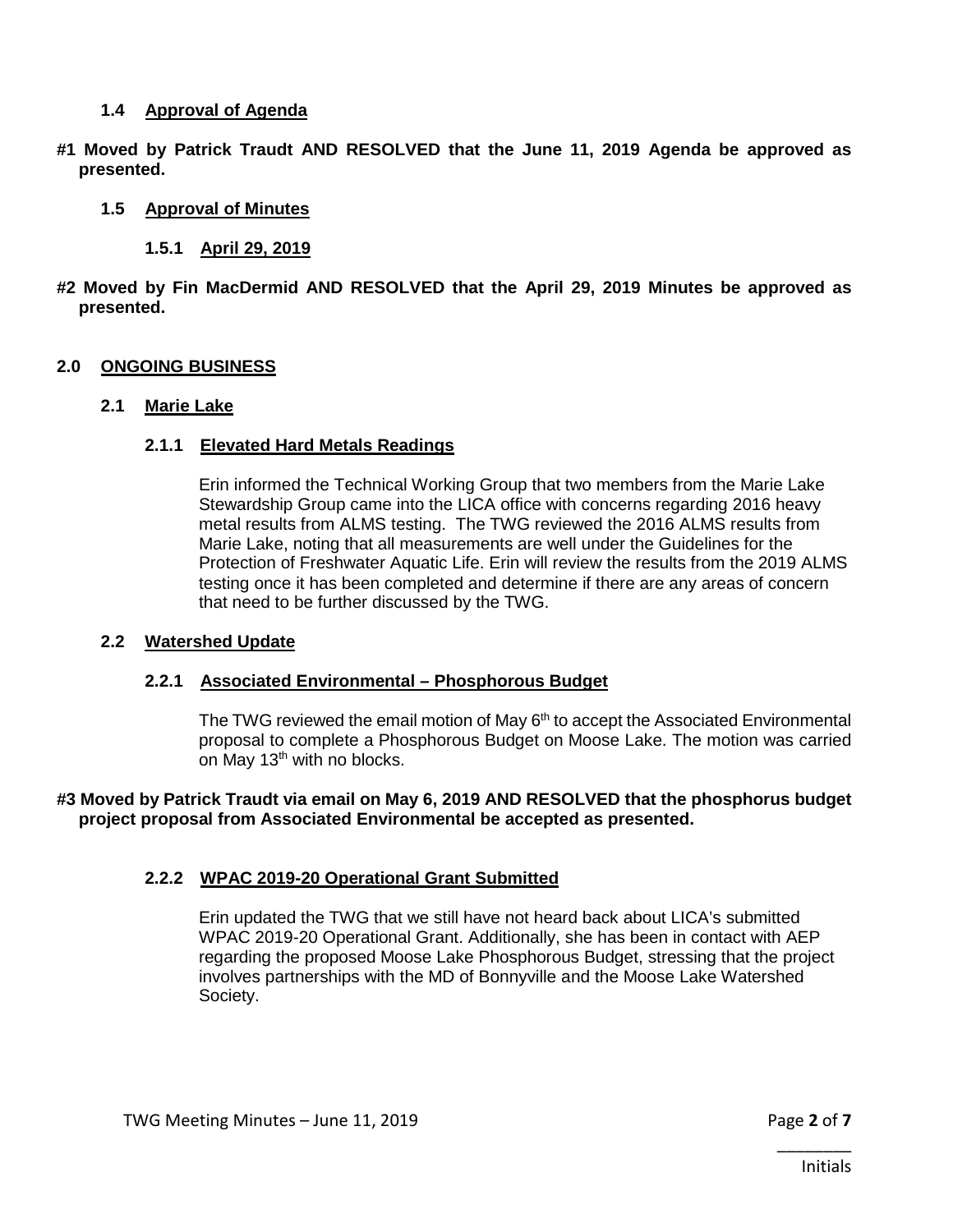## **2.2.3 ALMS 2019 Lakes**

Erin presented the complete list of the 2019 lakes to be tested by ALMS which includes:

- 1) Skeleton Lake North Basin,
- 2) Skeleton Lake South Basin,
- 3) Laurier Lake,
- 4) Vincent Lake,
- 5) Minnie Lake,
- 6) Crane Lake,
- 7) Moose Lake,
- 8) Muriel Lake,
- 9) Kehewin Lake, and
- 10) Marie Lake.

The blue-green algae (cyanobacteria) bloom advisory issued for Minnie Lake is still in effect as of this date.

## **2.3 Monitoring Operations Update**

## **2.3.1 2019-2020 OSM Work Plans**

## **2.3.1.1 OSM Project Leader Meetings June 4-5**

Mike and Erin represented LICA at the Science and Indigenous Knowledge Integration Committee (SIKIC) meetings to answer questions about our OSM project plans. The key questions were related to integration of LICA's project plans among other work either proposed or carried out in similar theme areas. The relevant project plans are:

- New Project 3 Beaver River |Watershed Creek Testing
- A-LTM-S-1-1920 Atmospheric Pollutant Active Monitoring Network
- A-LTM-S-4-1920 Meteorological Network
- W-LTM-S-1-1819 Review and Rationalization of Meteorological Monitoring Networks Under the Oil Sands Monitoring Program
- A-LTM-S-2-1920 Passive Network
- New Project 2 Cold Lake Soil Acidification

The SIKIC has requested that integrated work plans be developed for aquatics, atmospheric, terrestrial, and other thematic monitoring areas; LICA's OSM projects fall into these broad theme categories. The submission deadline for revised project plans has been set for June 30, 2019.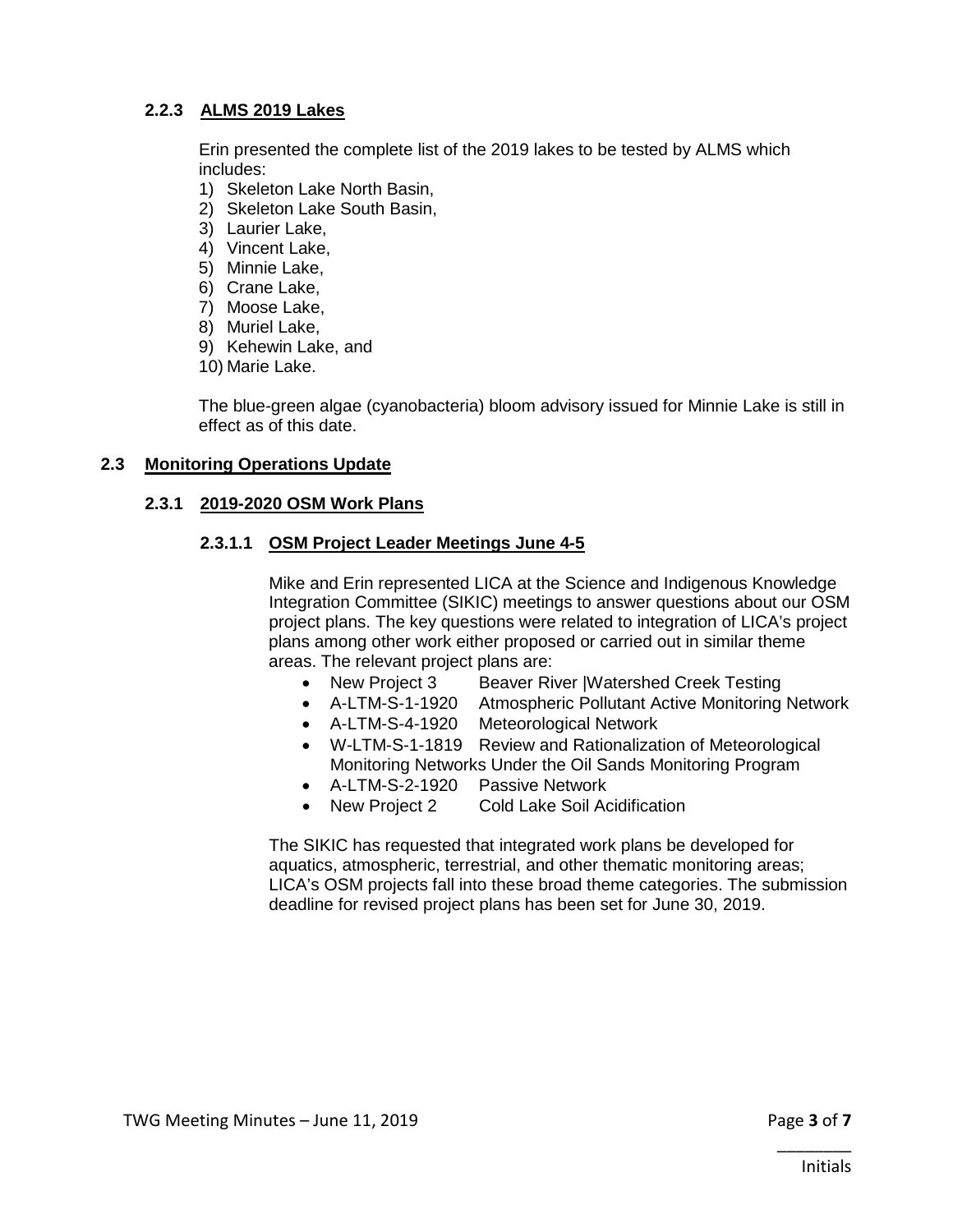## **2.3.1.2 Project Revisions**

The expectation is that we submit revised work plans that will include the integration of similar themes for all current and proposed monitoring in the OSM region.

AEP is taking the lead on drafting the revised integrated work plan for Deposition Monitoring. Mike is working with AEP and other organizations to have the revised plan submitted by the June  $30<sup>th</sup>$  deadline. Erin is working with AEP and other organizations to incorporate methods, procedure and analysis from long-term existing OSM work plans, such as the Athabasca River Sampling work plan, and incorporating details within the mining region and their effects on benthic macroinvertebrates.

## **2.3.1.3 Active Monitoring Network**

Mike presented wind roses for data collected by the PAMS unit when it was adjacent to the AER office in Bonnyville; wind roses were also presented for where it is currently located, east of Jessie Lake near Charlotte Lake. When concentrations below 10 ppb are removed from the frequency distributions, it was easy to visualize that most of the hydrogen sulphide measurements were coming from the Town of Bonnyville sewage lagoons. AEP has been in contact with LICA about the elevated hydrogen sulphide measurements. LICA has shared its initial air monitoring findings with the Town of Bonnyville; LICA has also been in contact with one of the Town's councilors to provide notification of AEP's interest in exceedances of both the 1-hour and 24-hour Air Quality Objectives and potential odour issue caused by the sewage lagoons.

#### **2.3.1.4 Passive Monitoring Network**

The passive monitoring dashboard reports for January to March 2019 were presented for review. The passive hydrogen sulphide measurements collected at the PAMS corroborated co-located continuously measured hydrogen sulphide concentrations; both types of monitoring show notably elevated hydrogen sulphide at this location. The new passive monitoring bubble maps will be included in the re-vamped dashboard reports.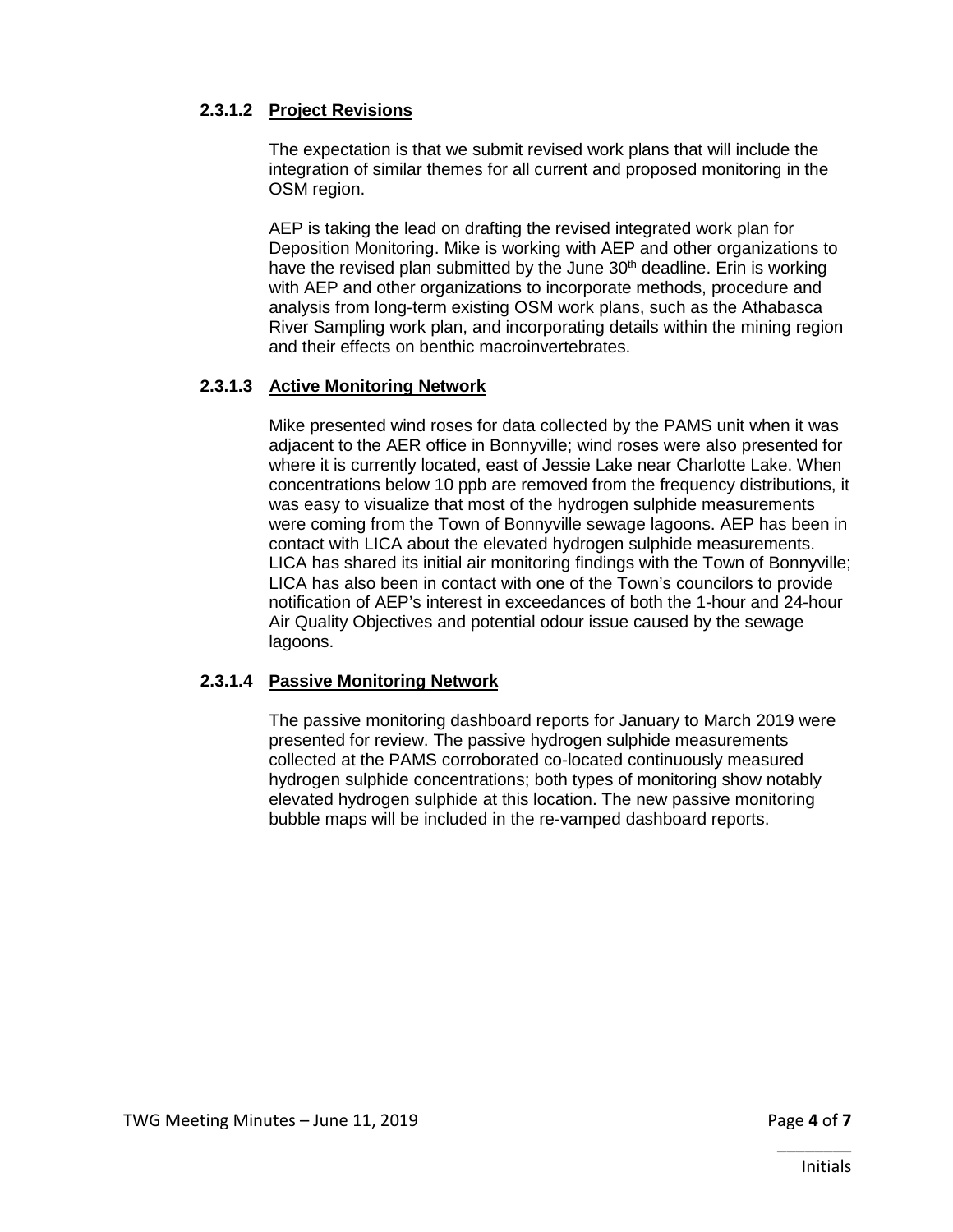## **2.3.1.5 Ambient Air Quality Surveillance Beaver River Valley**

The OSM Oversight Committee decided not to fund OSM workplan A-IC-1- 1920 Ambient Air Quality Surveillance: Beaver River Valley. The OSM Program appreciated the effort and intent of this monitoring program, however, as per the Oil Sands Environmental Monitoring Program Regulation, CHOPS facilities are out of scope of the OSM Program. Phase 1 of the Beaver River Valley Project is intended to understand the meteorological conditions under which emissions from CHOPS facilities may drain into the adjacent river valley. Phase 2 of this project would measure the potential effect on air quality that CHOPS emissions have on air quality within the River Valley.

The array of meteorological stations as they are currently deployed in the valley are autonomous; LICA will operate this program "status-quo" and continue to collect data. If equipment fails, there is no funding to support repairs and/or replacement. Mike will present this issue at a future LICA Industry Steering Committee meeting.

## **2.3.1.6 Soil Acidification Monitoring Program**

LICA's soil acidification monitoring program was paused in 2018-19 pending outcomes of the Integration Workshops held in the fall of 2018. In January 2019, LICA's soil acidification monitoring project plan was modified to address the outcomes of the Integration Workshops. However, during the OSM and SIKIC and Oversight Committees' project plan reviews, LICA's project was again paused and grouped together with other related OSM projects for integration within the deposition theme area. The submission deadline for revised project plans has been set for the June 30<sup>th</sup>, 2019.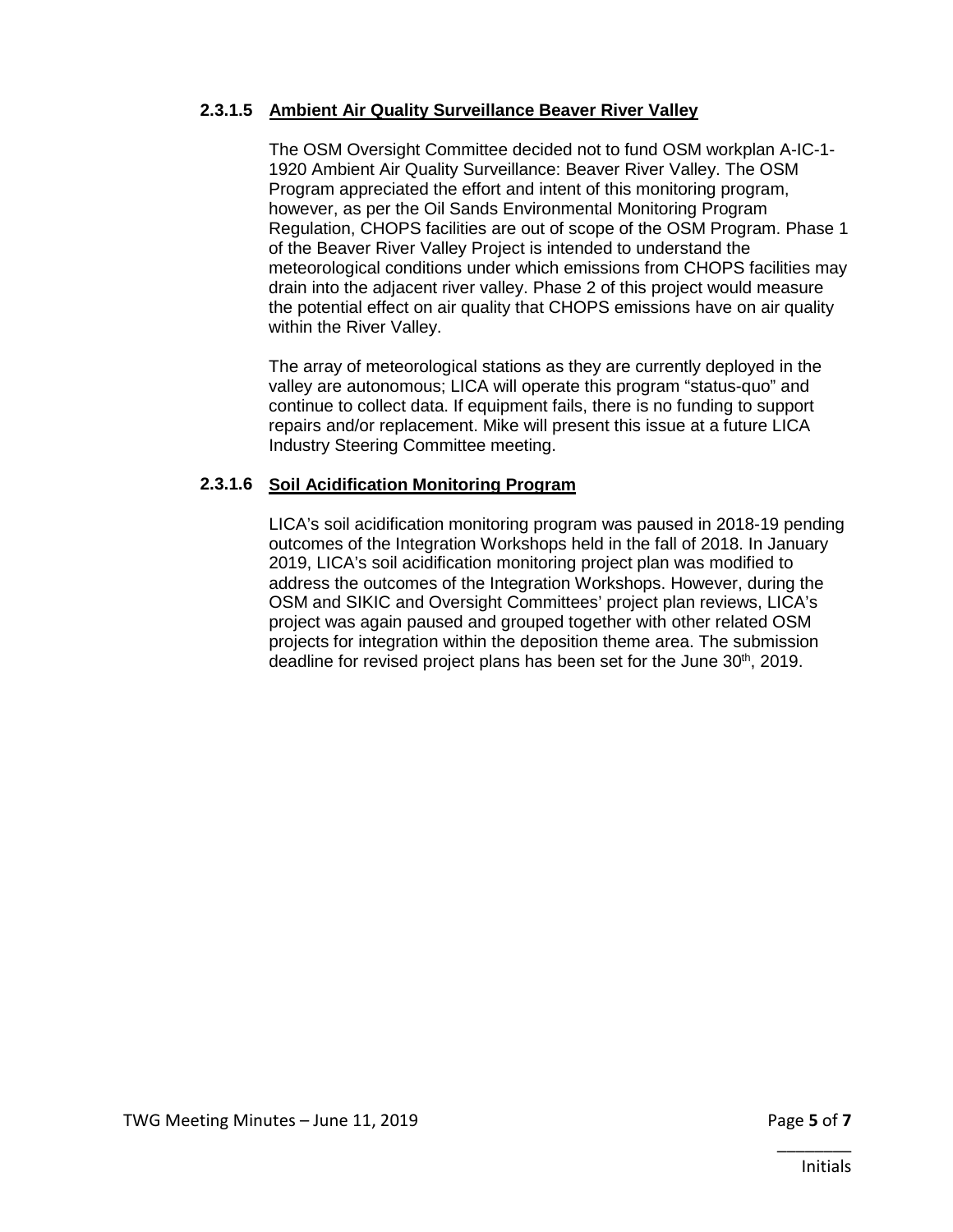## **2.3.2 Network Operations Contract: In-House Reporting Trial**

LICA currently uses a third-party contractor to provide data verification, validation, and reporting services. Despite attempts to develop a manageable set of expectations, there have been numerous issues related to report quality, timeliness, transparency of data validation, and resistance to change. Data and reports have been submitted late to the Alberta Airdata warehouse, sometimes up to 76 days.

Since 2016, LICA has been working towards *total ownership* of data management. In 2017, LICA engaged Lily Lin as our Data & Reporting Specialist and, since then, she has been the champion of LICA's data acquisition and control system (DACS). Lily has redeveloped LICA's quality assurance plan and has been the point of contact for requirements related to Chapter 9 of the Air Monitoring Directive.

Mike made a two-part proposal to address the short-comings of LICA's current data management and reporting model.

**Part 1 (\$30,000 annually)** – On a one-year trial commencing August 1, 2019 Lily Lin will complete reporting as outlined in the Air Monitoring Directive including:

- Level 1 Primary Validation,
- Level 2 Final Validation,
- Level 3 Independent Data Review (with assistance from Monitoring Programs Manager), and
- Post-Final Annual Validation (with assistance from Monitoring Programs Manager)
- Annnual Site Documentation updates

**Part 2 (\$14,400 annually)** – On a one-year tril commencing August 1, 2019, our current reporting contractor will complete data verification as outlined in the Air Monitoring Directive including:

- Level 0 Preliminary Verification
- Daily Excel Tables and Monthly Service Summary

The benefits of this approach include improved timeliness and quality of reporting products, full utilization of the DACS, method transparency, data validation at a finer time-resolution, and increased flexibility in responding to stakeholder needs.

The TWG recommends to the Board that the in-house reporting trial be implemented.

## **3.0 ACTION LIST**

#### **3.1 Follow-up on Action List**

#### **3.1.1 April 29, 2019 TWG Meeting**

The Technical Working Group reviewed the action list from the April 29<sup>th</sup> meeting.